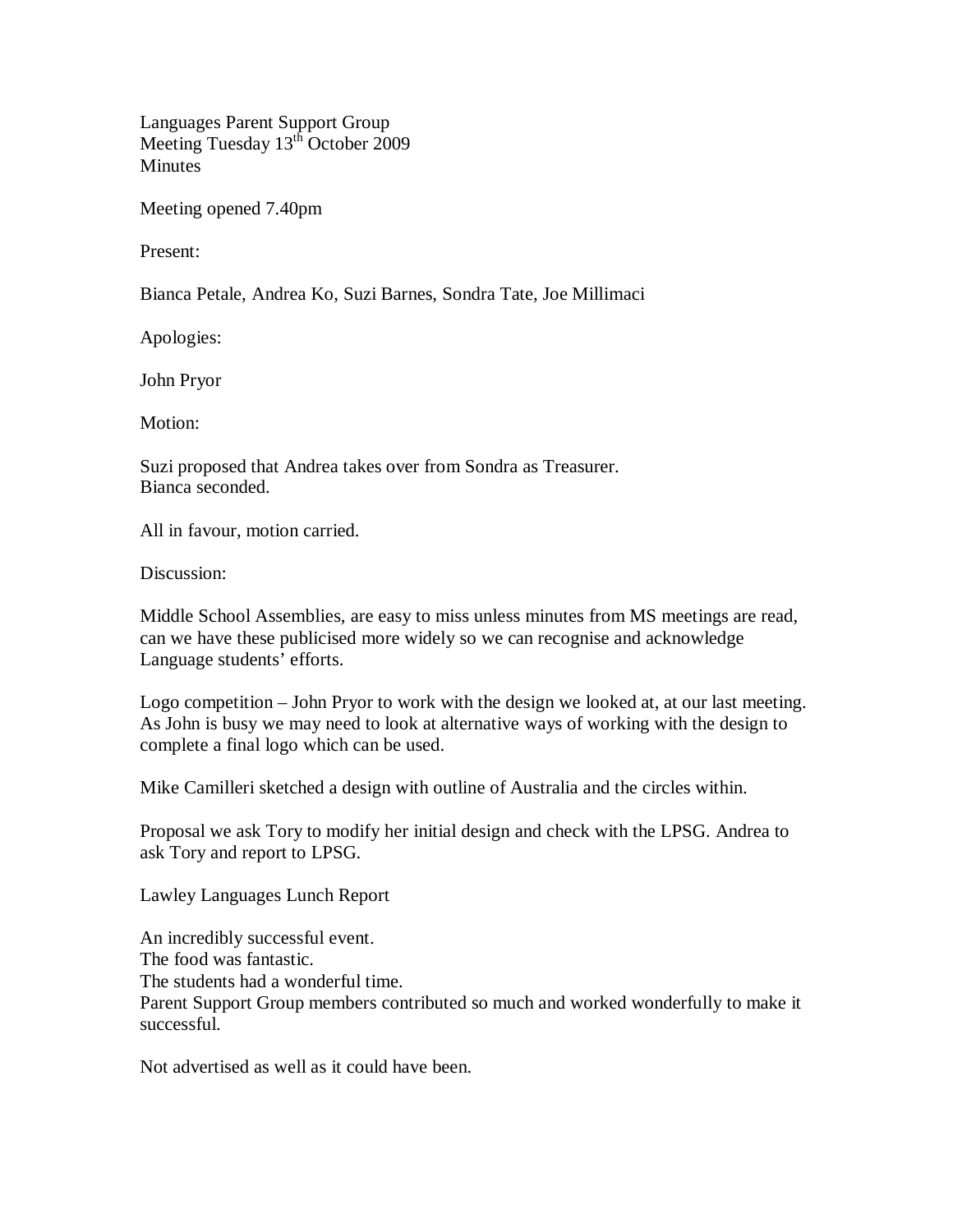Need to organise something similar in better weather so more students and parents can attend. Term 1 or Term 4 ?

Sondra would like addresses for language students so we can mail out notifications letting parents know about activities we plan and organise.

ACTIVITIES and TERM PLANNERS

Languages Week – Week 3 Term 3

Cultural Festival - ? Tie in with Harmony Day ?  $17<sup>th</sup>$  May

Chinese Dragon

Flag Twirlers

Stalls representing different languages and cultural elements in Middle School area.

Citizenship ceremony ?

In order to have primary students attend we would need to have this function in May before closing date for GATE.

We need to have our Language students that love languages go back to Primary schools and talk about their experiences.

Quiz night. 2 Chinese, 2 French, 2 Italian, 2 German, 2 Indonesian

Have questions related to each culture ?

What about other cultures and international students?

June / July 2010

Raise profile of students coming into our school and integrate the students that are already here.

GATE Students could come up with some of the questions ?

We need more parents helping us with the projects we have in mind.

INFORMATION NIGHT – LPSG – we need to have one like SVAPA and Music.

Year 7 students and their parents invited to Graduation ceremony of Year 10 GATE.